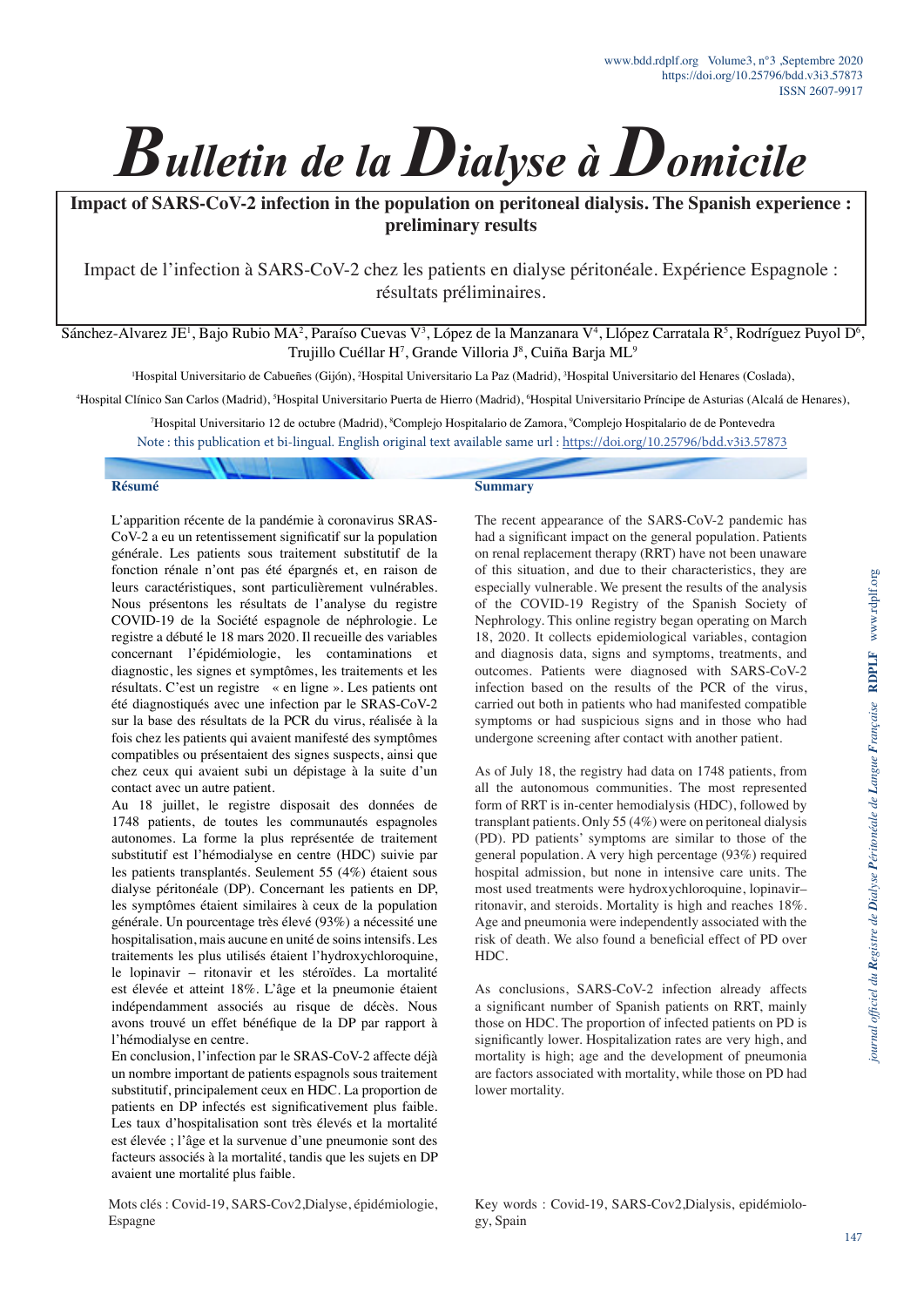# **INTRODUCTION**

In late 2019, authorities in the People's Republic of China reported to the World Health Organization several cases of pneumonia of unknown etiology in Wuhan, a city located in the Chinese province of Hubei. Later, it was found that it was an infection caused by a new coronavirus called SARS-CoV-2. This virus causes various clinical manifestations encompassed under the term CO-VID-19, including respiratory symptoms that vary from the common cold to severe pneumonia with respiratory distress syndrome, septic shock, and multi-organ failure. Since then, the virus has been spreading throughout the world, reaching, to date, almost 17 million people [1].

As of July 28, the United States is the country with the most confirmed cases, followed by Brazil, India, and Russia. Spain has been one of the European countries hardest hit by this pandemic [1]. The appearance of a disease such as this has forced special attention to be given to particularly vulnerable population groups, including those with chronic kidney disease (CKD), especially those who undergo some type of renal replacement therapy (RRT).

Since the start of the pandemic, the Spanish Society of Nephrology (SEN) has begun to work jointly with the Ministry of Health, nephrology services throughout the country, patient associations, and other scientific societies in order to prepare contingency plans and specific protocols that provide knowledge of a very serious and new pathology in our environment [2].

One of the projects that took shape in the first weeks of the SARS-CoV-2 epidemic was the creation of a specific registry for patients in some form of RRT in Spain. This collective effort resulted in the SEN Registry of COVID-19.

Little has been said regarding the impact that SARS-CoV-2 infection is having on the peritoneal dialysis (PD) population. Undoubtedly, in a pandemic situation such as the current one, one of the advantages of home RRT modalities lies in better compliance with confinement and social distancing measures. The objective of this work is to present the results of the analysis of the registry data 4 months after its creation, making special reference to PD patients.

# **METHODS**

The COVID-19 Registry began operating on March 18, 2020. Previously, an expert committee decided which variables should be included in it. Epidemiological variables, modalities of RRT, data on infection and diagnosis, clinical manifestations, treatments, and outcome were included in the registry. It is an anonymous registry that meets the requirements imposed by legislation. Authorization for its operation was requested from the Ethical Committee of the Principality of Asturias.

The SEN COVID-19 Registry has an online format, with access through the society's website (www.senefro.org); prior identification of the people who access it is necessary. Each user of the registry has access to the patient data that they have entered, but not to the rest of the information. The complete database can only be managed by the coordinator of the registry or by any other member of the society who requests it with the prior authorization of the committee of experts. The patients were diagnosed with SARS-CoV-2 infection based on the results of the virus PCR, performed when the patient had manifested compatible symptoms, had suspicious signs, or had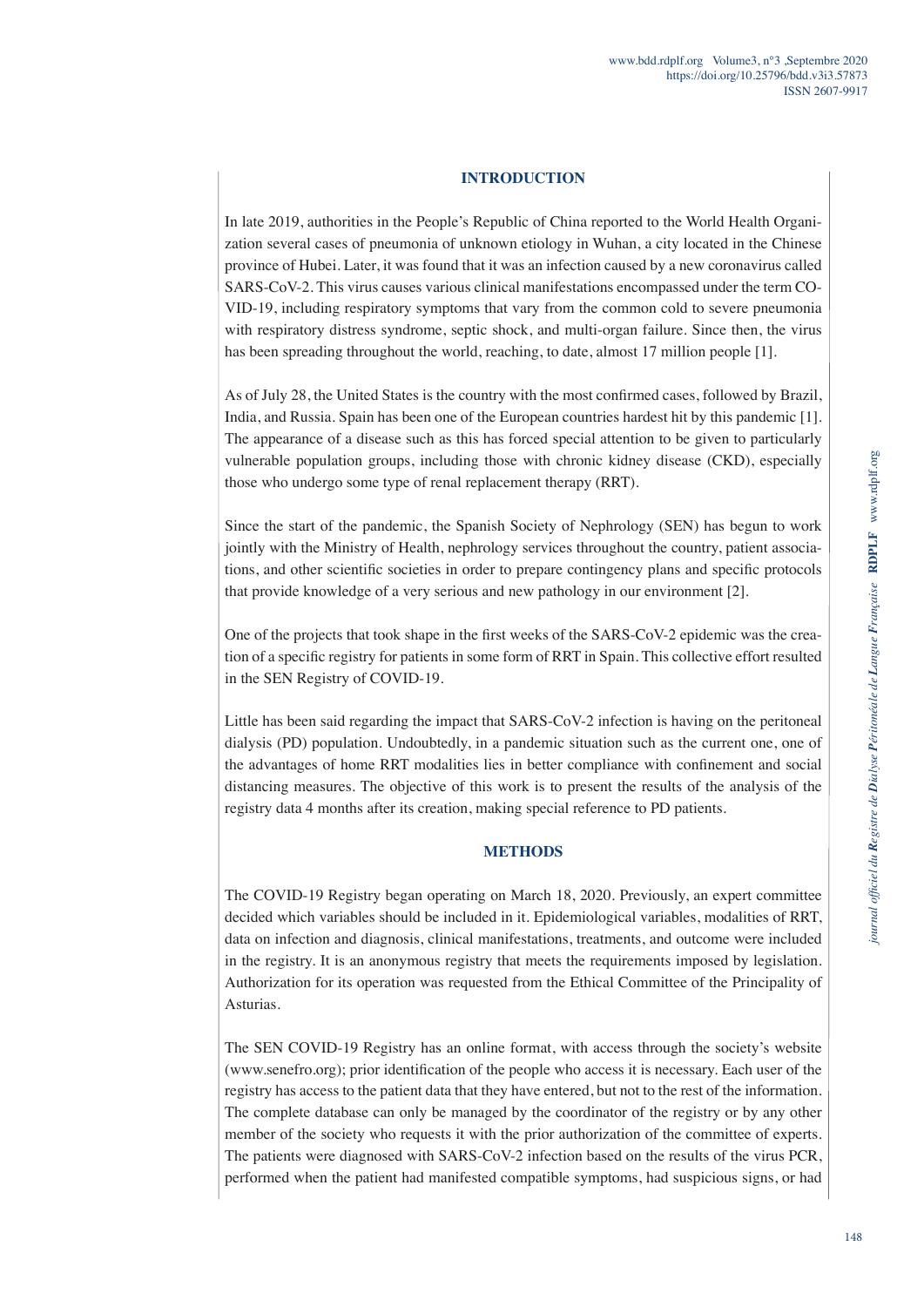been screened after some known contact with another patient.

The registry will remain operational as long as the current coronavirus pandemic situation is maintained. Periodic analyses of the registered information will be carried out to obtain conclusions about the impact of this infection on patients on TRS in Spain and the different ways of addressing this situation. The results that will be presented below correspond to the analysis with the data registered until July 18, 2020.

### Statistical analysis

Continuous variables were expressed as means and standard deviations, and categorical variables as percentages. Baseline values were compared using the T test and Chi-square as appropriate. The Kolmogorov–Smirnov test was used to determine if the data were normally distributed. Linear or logistic regression models were used to know the factors associated with mortality. A p-value of less than 0.05 was considered significant. The statistical package SPSS 20® for Windows (SPSS Inc, Chicago, IL) was used to analyze the results.

## **RESULTS**

As of July 18, data from 1748 patients on RRT with documented SARS-CoV-2 infection had been entered into the registry. All the regions, the so-called autonomous communities, have reported cases. Taking into account the number of patients on RRT in Spain, according to data from the Spanish Registry of Renal Patients (REER) for the end of the year 2018 [3], almost 2.5% of the total have been infected; this percentage ranges between 6.8% in Madrid and 0.1% in Murcia.

According to the RRT modality of the patients infected by SARS-Cov-2, only 55 (4%) were on PD. Most of the infected patients were on in-center hemodialysis (HDC) (1113 patients, 63%), and 574 (33%) were kidney transplant recipients. There have been six reported cases on home hemodialysis.

Three out of ten infected patients had had known prior contact with someone else infected. This percentage slightly rose to 32% in the case of patients on HDC, and 27% on PD. These differences were not significant. The average incubation period in those patients with known prior contact was  $8 \pm 4$  days.

The average age of PD infected patients was  $68 \pm 14$  years, and three out of four were male. Twenty-eight percent were diabetics. Dialysis vintage was  $27 \pm 28$  months. Finally, nearly twothirds were prescribed renin angiotensin aldosterone system (RAAS) inhibitors. Regarding clinical features (Table 1), 80% presented with fever, two-thirds had symptoms of upper respiratory infection, and nearly half had dyspnea. Half of the patients had gastrointestinal symptoms. Only 10% were asymptomatic. The most frequent complication developed was pneumonia, in 87% of patients, and 83% also had lymphopenia.

A very high percentage of registered PD patients (93%) required hospital admission, but none of the patients had to be admitted to the intensive care unit (ICU). The average length of hospital admission (considering only cured patients) was  $12 \pm 9$  days.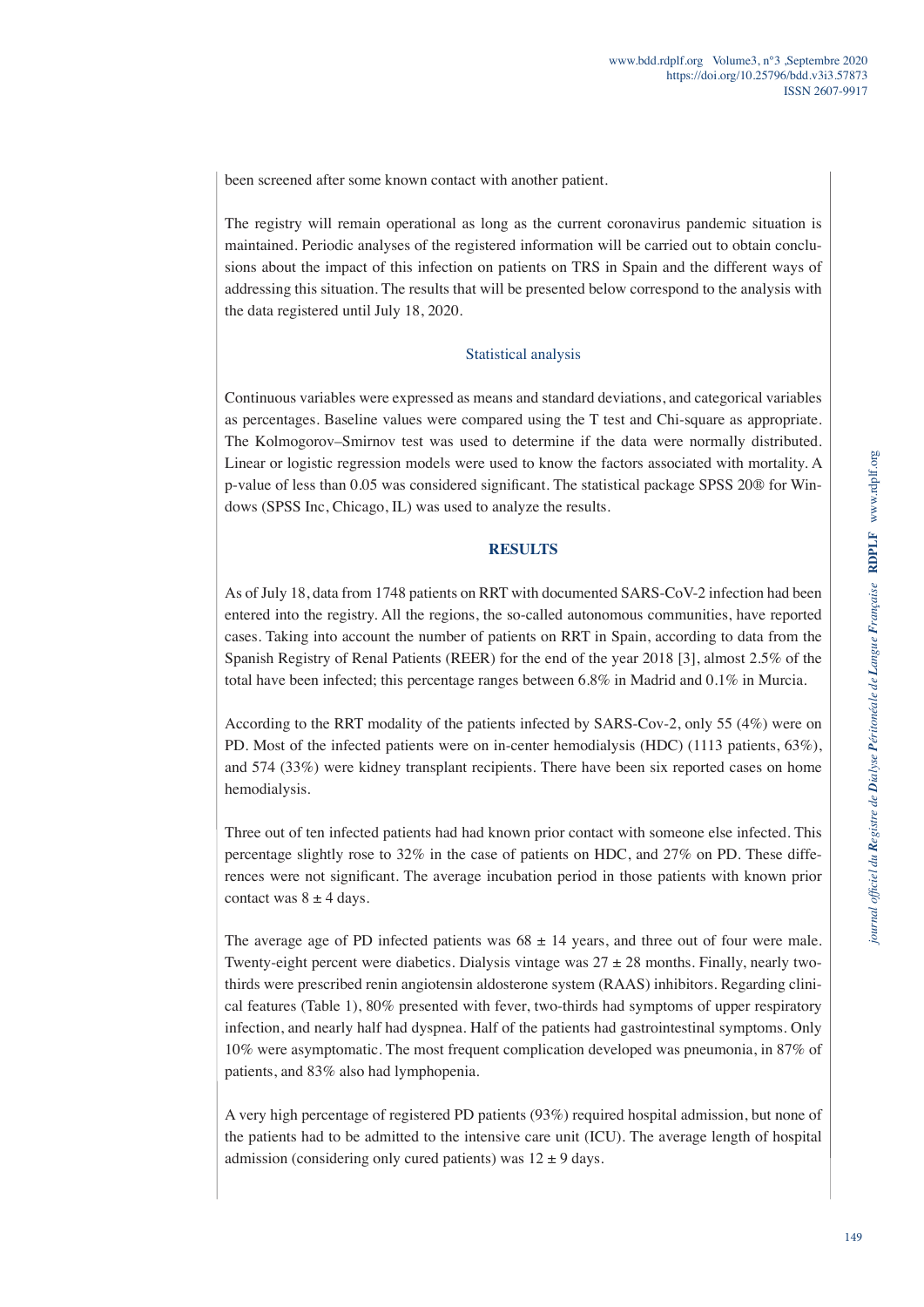The most commonly used treatments (Table 2) were hydroxychloroquine (89%) and the combination of lopinavir–ritonavir (45%). A third of the patients received the three drugs together. Steroids, interferon, and tocilizumab were used less frequently.

| $\cdot$ raote 1. Chancell features          |                    |  |  |
|---------------------------------------------|--------------------|--|--|
| Symptoms/signs                              | Percentage $(\% )$ |  |  |
| Fever                                       | 80                 |  |  |
| Cough, expectoration, pharyngeal discomfort | 70                 |  |  |
| Disnea                                      | 52                 |  |  |
| Digestive clinic                            | 50                 |  |  |
| Pneumonia                                   | 87                 |  |  |
| Lymphopenia                                 | 83                 |  |  |
| Asymptomatic                                | 10                 |  |  |

*Table 1. Clinical features*

*Table 2. Treatments*

| Drug                | Percentage $(\% )$ |  |
|---------------------|--------------------|--|
| Hydroxychloroquine  | 89                 |  |
| Lopinavir-ritonavir | 45                 |  |
| Steroids            | 20                 |  |
| Tocilizumab         | 6                  |  |
| Interferon          | 11                 |  |
| Nothing             |                    |  |
|                     |                    |  |

As of July 18, the mortality rate among PD patients was 18% (10 cases), while 39 (71%) had already recovered. Six patients still remained in a situation of active infection and were excluded from subsequent analyses. When comparing the deceased patients with the recovered, we found that the former were older, with no differences in terms of the presence of diabetes, sex, time on dialysis, or the different treatments they received.

The differences between HDC patients and those on PD were also analyzed (Table 3). The former had a longer dialysis vintage, were admitted less, but more often in the ICUs; they were treated less frequently with hydroxychloroquine and interferon and had previously been prescribed fewer RAAS inhibitors. It is especially important that patients on PD recovered more frequently and in less time than those on HDC; finally, fewer died.

We analyzed the factors associated with mortality, considering all dialysis patients. We found that age and development of pneumonia were associated with a worse prognosis, while those on PD had lower mortality. The analysis was adjusted to the condition of diabetes, but we do not have other factors such as comorbidity to include in the model. Diabetes was not independently associated with the risk of dying (although we only have registered the patients in whom diabetes was the underlying kidney disease and not the total number of diabetic patients, which can also lead to bias) (Table 4).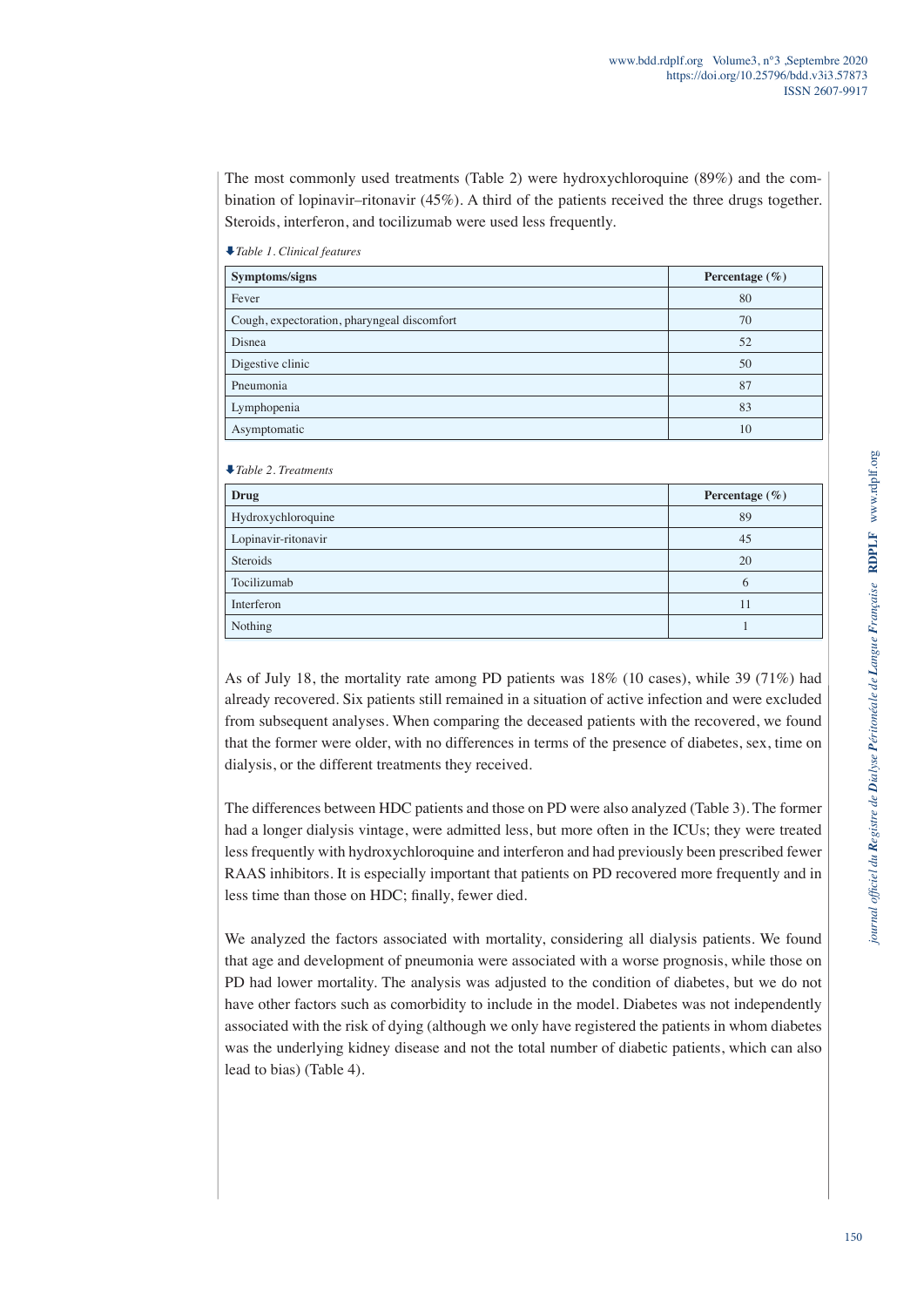| <b>Variable</b>                                                                                                    | <b>Hemodialysis</b><br>N: 1113     | <b>Peritoneal dialysis</b><br>N: 55 | $\mathbf{p}$                                          |
|--------------------------------------------------------------------------------------------------------------------|------------------------------------|-------------------------------------|-------------------------------------------------------|
| Infected patients $(\%)^*$                                                                                         | 4.5                                | 1.8                                 | < 0.001                                               |
| Age (years)                                                                                                        | $71 + 15$                          | $68 + 14$                           | NS.                                                   |
| Gender (% males)                                                                                                   | 64.3                               | 72.7                                | NS.                                                   |
| Dialysis vintage (months)                                                                                          | $46 + 44$                          | $30 + 31$                           | NS.                                                   |
| Developed pneumonia $(\% )$                                                                                        | 63.4                               | 87                                  | < 0.001                                               |
| Admitted (%)                                                                                                       | 79.7                               | 92.6                                | 0.001                                                 |
| Admitted to ICU $(\% )$                                                                                            | 5.7                                | $\Omega$                            | < 0.001                                               |
| Treatments $(\% )$<br>- Lopinavir/ritonavir<br>- Hydroxychloroquine<br>- Steroids<br>- Interferon<br>- Tocilizumab | 35.4<br>77.7<br>27.2<br>3.4<br>5.9 | 45.1<br>89.1<br>20<br>10.6<br>12.8  | <b>NS</b><br>0.027<br><b>NS</b><br>0.088<br><b>NS</b> |
| Previous treatment $(\% )$<br>$-$ ACEI<br>$-ARB$<br>- Any RAASi                                                    | 11.1<br>16.5<br>26.8               | 20.4<br>42.6<br>61.1                | 0.038<br>< 0.001<br>< 0.001                           |
| Days of admission                                                                                                  | $14 + 11$                          | $12 + 9$                            | <b>NS</b>                                             |
| Recovered (%)                                                                                                      | 55.1                               | 65.5                                | 0.015                                                 |
| Time to cure (days)                                                                                                | $21 \pm 10$                        | $16 + 10$                           | 0.011                                                 |
| Death $(\% )$                                                                                                      | 27.4                               | 18.1                                | 0.047                                                 |

ICU: intensive care unit; ACEIs: angiotensin converting enzyme inhibitor; ARB: angiotensin II receptor blockers, RAASi: renin angiotensin aldosterone system inhibitors.

*Table 4. Factors associated with mortality*

|               | Exp(B) | D       | 95% C.I. |       |
|---------------|--------|---------|----------|-------|
|               |        |         | lower    | upper |
| Age           | 1.037  | < 0.001 | 1.024    | 1.051 |
| Pneumonia     | 6.513  | < 0.001 | 4.319    | 9.822 |
| $HD$ (vs. PD) | 2.225  | 0.036   | 1.025    | 4.706 |

#### **DISCUSSION**

The analysis of data collected during the first four months of the SEN Covid-19 Registry shows that SARS-CoV-2 infection affects a significant number of Spanish patients on RRT, mainly those that are in HDC, with significantly better results in patients on PD. In any case, the rate of hospital admissions is very high, and mortality is elevated; age and the development of pneumonia are risk factors for mortality, while the use of PD (versus HDC) could have a protective effect.

Despite the fact that more than half of the Spanish patients on RRT are transplanted [3], the spread of SARS-CoV-2 is more frequent in patients on HDC. This fact may not be surprising because HD patients failed to fulfill the regulatory confinement, since they have to move to the dialysis centers, use public transportation, or live in nursing homes, all places of frequent infection. Despite immunosuppression, transplant recipients represent only one-third of the registered infected patients. It should be noted that patients on PD represent a very low rate of infected pa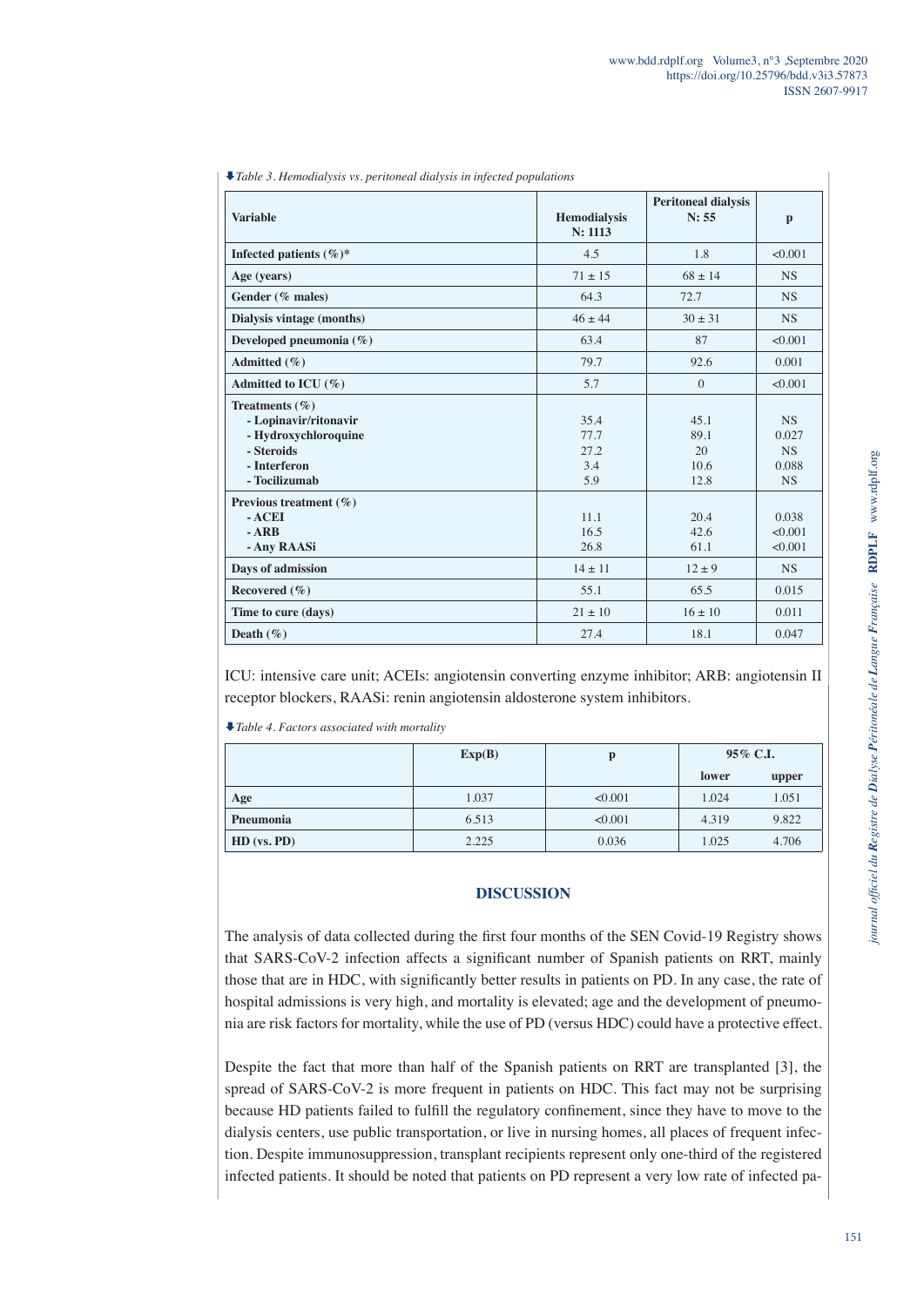tients, although their representation in the total of RRT patients in Spain is relatively low. In any case, we appreciate that 4.5% of the total HD population in Spain was infected, 2.1% of kidney transplant recipients, and 1.8% of PD patients.

The mean age of infected PD patients matches the mean age of the patients on RRT in Spain. In the general population, it appears that the coronavirus affects more males than females. In the case of patients on RRT, there are also more men infected, but this could reflect the greater number of men in the RRT programs.

Regarding clinical features, there are no differences from what has been reported in the general population [4] or in patients on HDC [5]. The most frequent manifestations were fever and the symptoms of upper respiratory tract infection. Half of our PD patients also reported gastrointestinal symptoms, which is more frequent than in the general population and in patients on HDC. Moreover, the first case of SARS-CoV-2 infection in a hemodialysis patient in the United States presented with diarrhea as the first symptom of the infection [6]. The different forms of screening or diagnosis in the population may be the cause of nonuniform results.

Hospitalization rates in our patients are very high. Published studies in the general population reveal considerably lower rates of hospitalization [7]; however it should be taken into consideration that patients on RRT are older and have more comorbidities, which undoubtedly results in a worse clinical situation. The results of a recent meta-analysis concluded that CKD was a risk factor for developing a more severe SARS-CoV-2 infection [8]. One of the possible explanations lies in the role in the role of lymphocytes, whose function is impaired in uremia [9]. In our registry, admission rates of PD patients were higher than those of patients on HDC, although none were admitted to the ICU; some of them died in their homes or health centers, and some were rejected by ICUs for not meeting criteria for admission (age, comorbidity, dependency, etc.). Unfortunately, comorbidity was a variable not recorded.

The mortality rate is high. Dialysis patients have a higher risk of dying than transplanted ones, probably related to older age and comorbidity. The analysis of factors independently associated with the risk of death shows that age and the development of pneumonia determine a worse prognosis. Furthermore, in dialysis patients, we also found a beneficial effect of PD over HDC; analysis was adjusted by age and diabetic condition but not by comorbidity; this circumstance may bias the results.

The benefit of RAAS inhibitors is also controversial. Some publications warned about the possibility that the use of these drugs may increase the risk of infection by SARS-CoV-2. A recent meta-analysis suggests a beneficial effect of angiotensin II receptor blockers on the severity of SARS-CoV-2 pneumonia in elderly patients [10]. For all these reasons, the health authorities recommend maintaining the indication of these drugs [11]. In our registry, RAAS inhibitors are more frequently prescribed to PD patients than HDC ones, but their use did not have any impact on mortality.

It is amazing that the Spanish data are very similar to those coming from France [12]. In the latter country, of the 3,104 patients treated with PD, 59 (exactly 1.8%) contracted COVID-19, also a percentage significantly lower than that observed in HDC. The main difference is the mortality rate. In France it was 40%, but it was only 18% in the Spanish PD patients. In our case, the hi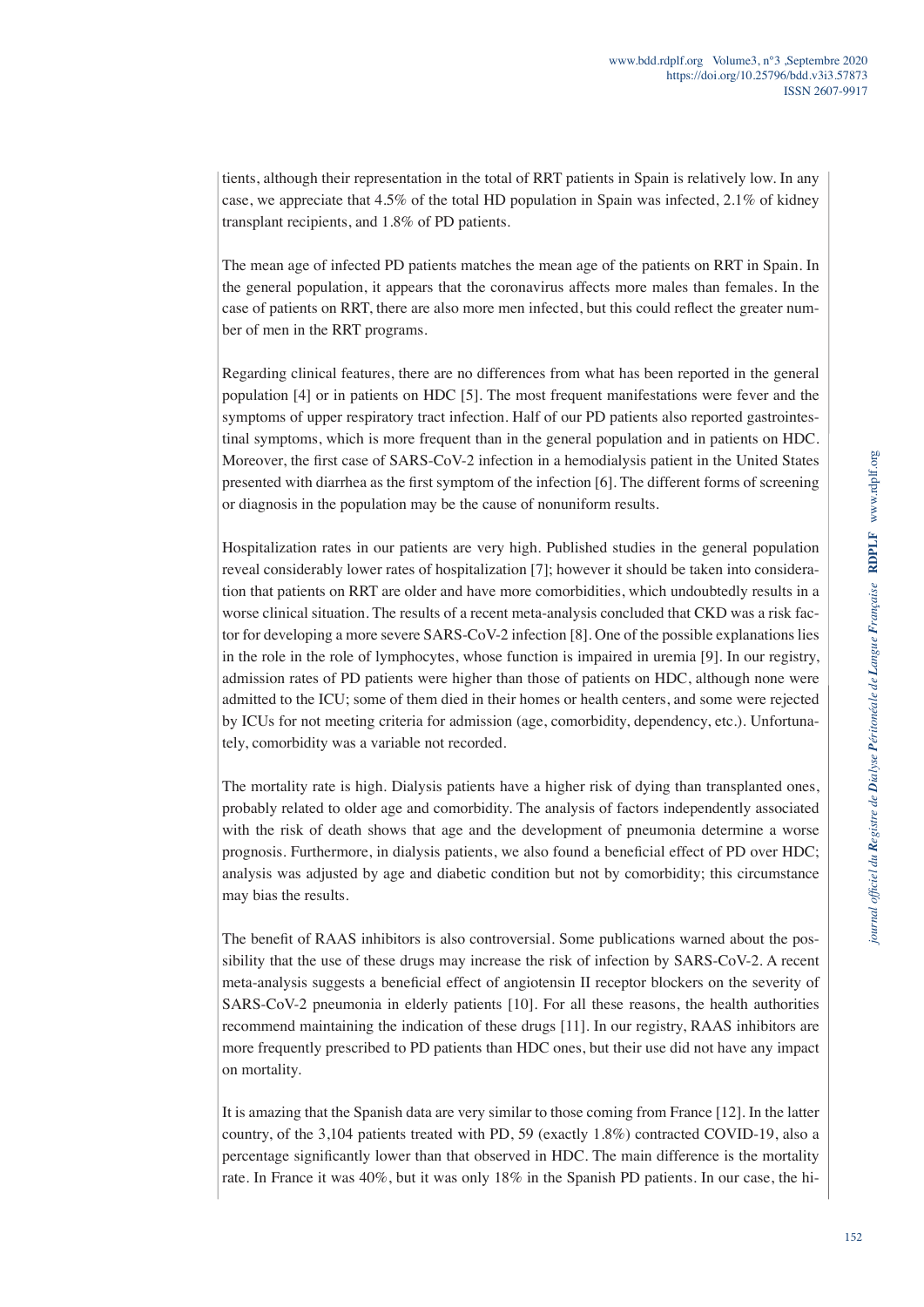ghest mortality rate was in HDC patients (27.1%).

In the work of the RDPLF, in PD patients, in France [12] only symptomatic patients were analysed. During the first weeks of the pandemic, in Spain, only the PCR of symptomatic patients was analyzed; but later on, the tests were generalized to patients who had had previous contact with infected persons and, on occasion, as a method of screening in dialysis units. This may be the explanation for the differences with France, as some asymptomatic patients have been included ; but in any case the rate seems to have remained significantly lower in Spain at that time. Further analysis will have to be conducted in both registries.

At the time of the present report, 71% of cases are cured, and 11% are shown as active infections. In the coming weeks, we will know the final outcomes of all these patients. This information will provide more knowledge on the effects of SARS-CoV-2 in RRT patients.

### **CONCLUSION**

The SARS-CoV-2 pandemic is having a strong impact in today's globalized world, with special incidence among older and comorbid populations. RRT patients are one of the most affected groups, with very high hospitalization and mortality rates. Among them, those patients on PD, who can comply with the measures of confinement and social distance in a more effective way than those on HDC, turn out to be the least affected and those with the lowest mortality. This argument should join the rest of the strengths of the technique and promote its use.

### **DISCLOSURE**

*The authors have no conflict of interest to declare.*

### **REFERENCES**

3. Annual report of the Spanish Registry of Renal Patients. (2018). [https://senefro.org/contents/](https://senefro.org/contents/webstructure/SEN_2019_REER_modificada.pdf ) [webstructure/SEN\\_2019\\_REER\\_modificada.pdf](https://senefro.org/contents/webstructure/SEN_2019_REER_modificada.pdf )

<sup>1.</sup> World Health Organization.<https://covid19.who.int/>

<sup>2.</sup> Ministry of Health; Government of Spain. <https://covid19.isciii.es/>

<sup>4.</sup> Guan WJ, Ni ZY, Hu Y, et al. Clinical Characteristics of Coronavirus Disease 2019 in China. N Engl J Med 2020; 382: 1708-1720.

<sup>5.</sup> Sánchez-Álvarez JE, Pérez Fontán M, Jiménez Martín C, et al. SARS-CoV-2 infection in patients on renal replacement therapy. Report of the COVID-19 Registry of the Spanish Society of Nephrology (SEN). Nefrologia 2020; 40: 272-278.

<sup>6.</sup> Ferrey AJ, Choi G, Hanna RM, et al. A Case of Novel Coronavirus Disease 19 in a Chronic Hemodialysis Patient Presenting with Gastroenteritis and Developing Severe Pulmonary Disease. Am J Nephrol 2020; 51: 337-342.

<sup>7.</sup> S. Garg, L. Kim, M. Whitaker, A. O'Halloran, C. Cummings, R. Holstein, et al. Hospitalization rates and characteristics of patients hospitalized with laboratory-confirmed coronavirus disease COVID-NET-2019, 14 States, March 1–30, 2020. MMWR Morb Mortal Wkly Rep, 69 (2020), pp. 458-464.

<sup>8.</sup> Henry BM, Lippi G. Chronic kidney disease is associated with severe coronavirus disease 2019 (COVID-19) infection. Int Urol Nephrol. 2020; 52: 1193-1194.